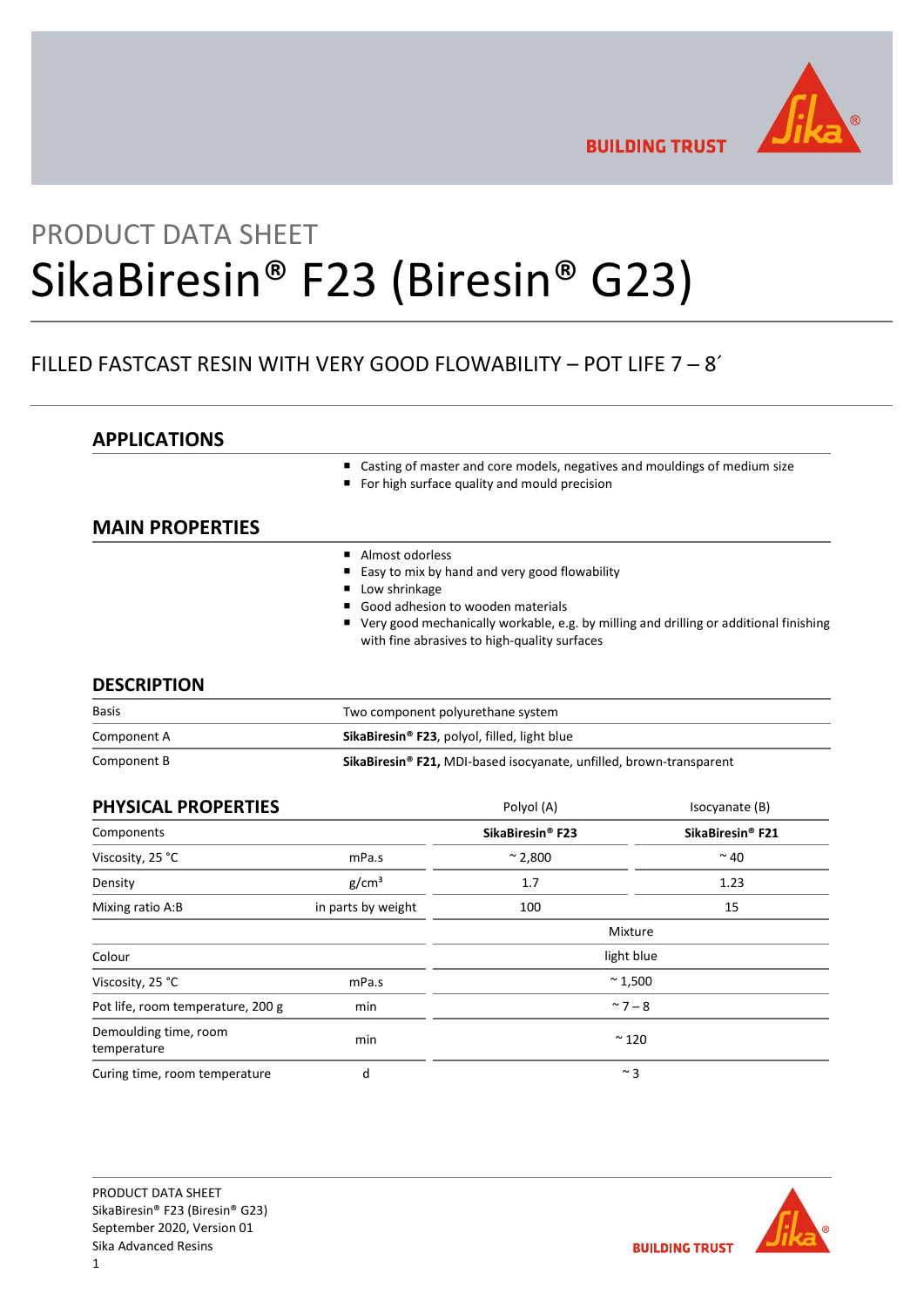# **MECHANICAL PROPERTIES**

| approx. values                                           |                                                                  |                                                                                                                                                                                                                                                                                                                                                                                                                                                                                                                                                                                                                                                                                                                                                                                                                                                                                                                                  |                                                                   |  |  |
|----------------------------------------------------------|------------------------------------------------------------------|----------------------------------------------------------------------------------------------------------------------------------------------------------------------------------------------------------------------------------------------------------------------------------------------------------------------------------------------------------------------------------------------------------------------------------------------------------------------------------------------------------------------------------------------------------------------------------------------------------------------------------------------------------------------------------------------------------------------------------------------------------------------------------------------------------------------------------------------------------------------------------------------------------------------------------|-------------------------------------------------------------------|--|--|
| Density                                                  | ISO 1183                                                         | g/cm <sup>3</sup>                                                                                                                                                                                                                                                                                                                                                                                                                                                                                                                                                                                                                                                                                                                                                                                                                                                                                                                | 1.7                                                               |  |  |
| Shore hardness                                           | <b>ISO 868</b>                                                   |                                                                                                                                                                                                                                                                                                                                                                                                                                                                                                                                                                                                                                                                                                                                                                                                                                                                                                                                  | D 80                                                              |  |  |
| Flexural modulus                                         | <b>ISO 178</b>                                                   | <b>MPa</b>                                                                                                                                                                                                                                                                                                                                                                                                                                                                                                                                                                                                                                                                                                                                                                                                                                                                                                                       | 4,900                                                             |  |  |
| Flexural strength                                        | <b>ISO 178</b>                                                   | MPa                                                                                                                                                                                                                                                                                                                                                                                                                                                                                                                                                                                                                                                                                                                                                                                                                                                                                                                              | 45                                                                |  |  |
| Impact resistance                                        | <b>ISO 179</b>                                                   | kJ/m <sup>2</sup>                                                                                                                                                                                                                                                                                                                                                                                                                                                                                                                                                                                                                                                                                                                                                                                                                                                                                                                | 5                                                                 |  |  |
| Compressive strength                                     | <b>ISO 604</b>                                                   | MPa                                                                                                                                                                                                                                                                                                                                                                                                                                                                                                                                                                                                                                                                                                                                                                                                                                                                                                                              | 60                                                                |  |  |
| Linear shrinkage, 120 min<br>demoulding time             | Internal test                                                    | %                                                                                                                                                                                                                                                                                                                                                                                                                                                                                                                                                                                                                                                                                                                                                                                                                                                                                                                                | 0.15                                                              |  |  |
| <b>THERMAL AND SPECIFIC PROPERTIES</b><br>approx. values |                                                                  |                                                                                                                                                                                                                                                                                                                                                                                                                                                                                                                                                                                                                                                                                                                                                                                                                                                                                                                                  |                                                                   |  |  |
| Heat deflection temperature                              | <b>ISO 75B</b>                                                   | °C                                                                                                                                                                                                                                                                                                                                                                                                                                                                                                                                                                                                                                                                                                                                                                                                                                                                                                                               | 70                                                                |  |  |
| <b>PACKAGING UNITS</b>                                   |                                                                  |                                                                                                                                                                                                                                                                                                                                                                                                                                                                                                                                                                                                                                                                                                                                                                                                                                                                                                                                  |                                                                   |  |  |
| <b>PROCESSING DATA</b>                                   | Polyol (A), SikaBiresin® F23<br>Isocyanate (B), SikaBiresin® F21 |                                                                                                                                                                                                                                                                                                                                                                                                                                                                                                                                                                                                                                                                                                                                                                                                                                                                                                                                  | $6 \times 1$ kg / 8 kg<br>6 x 0.15 kg / 1.2 kg / 3.75 kg / 6.6 kg |  |  |
| <b>STORAGE CONDITIONS</b>                                | $\blacksquare$                                                   | <b>The material, processing and mould temperature should be at least 18 – 25 °C.</b><br>Component A must be stirred thoroughly before use. Component B must be<br>shaken well before use.<br>Recommended release agents are Sika® Liquid Wax-815 or Sika® Pasty Wax-818.<br>For more information, see Product Data Sheets of the release agents.<br>■ Pay attention to dry conditions and dry mould surfaces while processing.<br>Porous surfaces have to be well sealed before.<br>Both components have to be mixed thoroughly according to mixing ratio and<br>poured immediately into the released mould with beginning at the lowest point.<br>■ For cleaning the final part from release agent residues, we recommend Sika®<br>Reinigungsmittel-5. Before use of other cleaners, compatibility must be tested.<br>Before overpainting, the parts have to be grinded or sandblasted. A polyurethane<br>paint is recommended. |                                                                   |  |  |
| Shelf life                                               | Polyol (A), SikaBiresin® F23<br>Isocyanate (B), SikaBiresin® F21 |                                                                                                                                                                                                                                                                                                                                                                                                                                                                                                                                                                                                                                                                                                                                                                                                                                                                                                                                  | 9 months<br>12 months                                             |  |  |
| Storage temperature                                      | ■ Polyol (A), SikaBiresin® F23<br>saassa (D) Cila <b>n</b> iaasi |                                                                                                                                                                                                                                                                                                                                                                                                                                                                                                                                                                                                                                                                                                                                                                                                                                                                                                                                  | $18 - 25 °C$<br>10.25                                             |  |  |

| Storage temperature | Polyol (A), SikaBiresin <sup>®</sup> F23<br>$18 - 25 °C$<br>■ Isocyanate (B), SikaBiresin® F21<br>$18 - 25 °C$                                                                                                                                 |  |  |
|---------------------|------------------------------------------------------------------------------------------------------------------------------------------------------------------------------------------------------------------------------------------------|--|--|
| Crystallization     | ■ After prolonged storage at low temperature, crystallization of components may<br>occur.<br>$\blacksquare$ This is easily removed by warming up for a sufficient time to a maximum of 70 °C.<br>Allow to cool to room temperature before use. |  |  |
| Opened packagings   | ■ Containers must be closed tightly immediately after use to prevent moisture<br>ingress.<br>■ The residual material needs to be used up as soon as possible.                                                                                  |  |  |